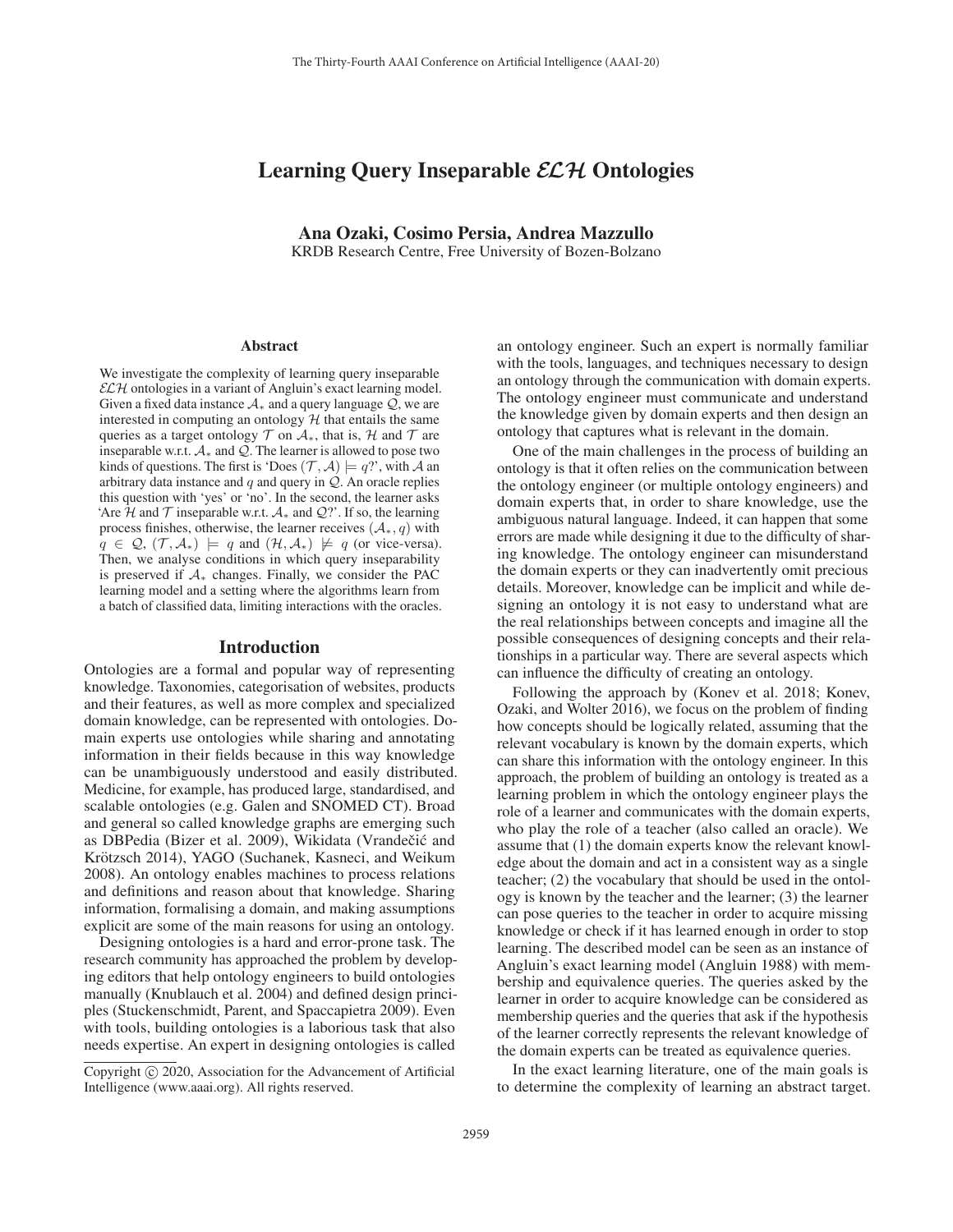| Framework                                                                                                                                                                                                                                          | $\overline{\mathcal{EL}(\mathcal{H})_{\mathsf{llhs}}}$ | $\overline{\mathcal{EL}}(\mathcal{H})_{\mathsf{rhs}}$ | $\overline{{\mathcal E}{\mathcal L}}$ |
|----------------------------------------------------------------------------------------------------------------------------------------------------------------------------------------------------------------------------------------------------|--------------------------------------------------------|-------------------------------------------------------|---------------------------------------|
|                                                                                                                                                                                                                                                    |                                                        |                                                       |                                       |
|                                                                                                                                                                                                                                                    |                                                        |                                                       | Х                                     |
|                                                                                                                                                                                                                                                    |                                                        |                                                       |                                       |
| $\begin{array}{c}\n\vdots & \overline{AQ} \\ \overline{B} & \overline{IQ} \\ \overline{CQ_r} & \overline{CQ}\n\end{array}$                                                                                                                         |                                                        |                                                       | Х                                     |
|                                                                                                                                                                                                                                                    |                                                        |                                                       |                                       |
|                                                                                                                                                                                                                                                    |                                                        |                                                       |                                       |
|                                                                                                                                                                                                                                                    |                                                        |                                                       |                                       |
| $\begin{array}{c}\n \stackrel{\rightharpoonup}{\text{B}} \stackrel{\rightharpoonup}{\text{IQ}} \\  \stackrel{\rightharpoonup}{\text{IQ}} \stackrel{\rightharpoonup}{\text{IQ}} \\  \stackrel{\rightharpoonup}{\text{CQ}} \\  \hline\n \end{array}$ |                                                        |                                                       |                                       |
|                                                                                                                                                                                                                                                    |                                                        |                                                       |                                       |
| PAC                                                                                                                                                                                                                                                |                                                        |                                                       |                                       |
| $\overline{AQ}$ $\overline{IQ}$ $\overline{CQ}_r$ $\overline{CQ}_r$                                                                                                                                                                                |                                                        |                                                       |                                       |
|                                                                                                                                                                                                                                                    |                                                        |                                                       |                                       |

Table 1: Polynomial query learnability of learning frameworks.

The complexity depends on the number and size of queries posed by the learner. In the work by (Konev et al. 2018; Konev, Ozaki, and Wolter 2016) it has been shown that exactly learnability of ontologies formulated in the very popular  $\mathcal{ELH}$  (Baader et al. 2007a) ontology language is not possible with polynomially many polynomial size queries. Here, we investigate a more flexible setting, where the ontology does not need to be logically equivalent but only inseparable w.r.t. a query language (Lutz and Wolter 2010) and a fixed data instance<sup>1</sup>. Query inseparability is the basic requirement for ontology mediated query answering (OMQA) (Bienvenu 2016). In OMQA, relevant tasks such as ontology versioning, modularisation, update, and forgetting, depend on comparisons between ontologies based on answers given to queries (Botoeva et al. 2019). We study polynomial query and time learnability of the  $\mathcal{ELH}$  ontology language in the OMQA setting. The query languages considered are atomic queries (AQ), instance queries (IQ), conjunctive queries (CQ) and a fragment of CQs called rooted CQs (denoted  $CQ<sub>r</sub>$ ). In particular, we show that in our setting the picture is brighter and  $\mathcal{ELH}$  can be polynomially learned from IQs, however, it is still not possible to learn this language from CQs.

Table 1 shows the different results obtained by previous works (Konev et al. 2018; Konev, Ozaki, and Wolter 2016) for logical equivalence and our results (shaded in gray) for query inseparability, taking into account the ontology (upper side) and the query languages (left side).  $\checkmark$  means a positive result, i.e. polynomial query learnability; – means that the query language is not expressive enough for exchanging information and  $\chi$  means that polynomial query learnability cannot be achieved. Polynomial time learnability implies polynomial query learnability but the converse does not hold. All positive results for AQs, IQs, and  $CQ_r$ s also hold for polynomial time learnability. Since the learned ontology is not equivalent to the target, it may be the case that after the data is updated the learned ontology and the target are no longer query inseparable. We thus investigate conditions under which query inseparability is preserved when the data changes, which means that no further learning steps are needed after the change. In

many applicaton scenarios, interactions with teachers may not be a viable option. We also consider learnability when the learner has only access to a batch of classified examples. Finally, we adapt the Probably Approximately Correct (PAC) model (Valiant 1984) to our OMQA setting, which we separate from the exact and query inseparable problem settings (Theorem 15). Our polynomial time results for query inseparability are transferable to the PAC model extended with membership queries (Theorem 14). Omitted proofs are available at https://arxiv.org/abs/1911.07229.

Related Work. To cover the vast literature on ontology learning, we point to the collection edited by (Lehmann and Völker 2014) and surveys authored by (Cimiano, Völker, and Buitelaar 2010) and (Wong, Liu, and Bennamoun 2012). The closest works are the already mentioned papers on exact learning of lightweight description logics (DLs) (Konev et al. 2018; Duarte, Konev, and Ozaki 2018; Konev, Ozaki, and Wolter 2016). Exact learning of concepts formulated in the DL CLASSIC has been investigated by (Cohen and Hirsh 1994) and (Frazier and Pitt 1996). Some other works which are more closely related include works on learning  $\mathcal{EL}$  concepts (Funk et al. 2019; Lehmann and Haase 2009). Formal Concept Analysis has been applied for learning DL ontologies (Rudolph 2004; Baader et al. 2007b; Borchmann and Distel 2011; Borchmann 2014; Ganter et al. 2016). Learnability of  $\mathcal{EL}$  ontologies from finite interpretations has also been investigated (Klarman and Britz 2015). Association rule mining has been used to learn DL ontologies (with concept expressions of limited depth) (Sazonau and Sattler 2017; Völker and Niepert 2011; Fleischhacker, Völker, and Stuckenschmidt 2012; Völker, Fleischhacker, and Stuckenschmidt 2015).

### Basic Definitions

**Ontologies and Queries.** The  $ECH$  syntax is defined upon mutually disjoint countably infinite sets of concept names  $N_c$ , denoted with A, B, role names  $N_R$ , denoted with r, s, and individual names  $N_1$ , denoted with a, b. *EL*-concept ex*pressions* C are defined inductively according to the rule  $C ::= A \mid \top \mid C \sqcap C \mid \exists r.C$ , where  $A \in \mathbb{N}_{\mathsf{C}}$  and  $r \in \mathbb{N}_{\mathsf{R}}$ . For simplicity, we omit  $\mathcal{EL}$ - from  $\mathcal{EL}$ -concept expressions. An ELH ontology, also called *TBox*, is a finite set of *concept inclusions* (CI)  $C \sqsubseteq D$ , where C, D are concept expressions, and *role inclusions* (RI)  $r \subseteq s$ , where  $r, s \in N_R$ . We call an  $\mathcal{ELH}$  TBox  $\mathcal T$  a *terminology* if for all  $C \sqsubseteq D \in \mathcal T$  either C or D is a concept name<sup>2</sup> and  $\mathcal T$  has at most one<sup>3</sup> inclusion of the form  $A \sqsubseteq C$  for every  $A \in N_{\mathsf{C}}$ . From now on we assume all ELH TBoxes we deal with are terminologies. An *ABox* A is a finite set of expressions of the form  $A(a)$  or  $r(a, b)$ , called *assertions*, with  $A \in N_c$ ,  $r \in N_R$  and  $a, b \in N_l$ . We denote by  $\text{ind}(\mathcal{A})$  the set of individual names occurring in an

<sup>&</sup>lt;sup>1</sup>Here the term 'query' refers to queries in the context of databases and query answering. Our data instances are ABoxes.

<sup>2</sup> In the literature, the term *terminology* commonly refers to sets of concept inclusions  $A \sqsubseteq C$  and concept definitions  $A \equiv C$ , with no concept name occurring more than once on the left. As  $A \equiv C$ can be equivalently rewritten as  $A \sqsubseteq C$  and  $C \sqsubseteq A$ , our definition is a natural extension of this one.

<sup>&</sup>lt;sup>3</sup>If a terminology contains  $A \sqsubseteq C$  and  $A \sqsubseteq D$  one can always rewrite it into  $A \sqsubseteq C \sqcap D$ .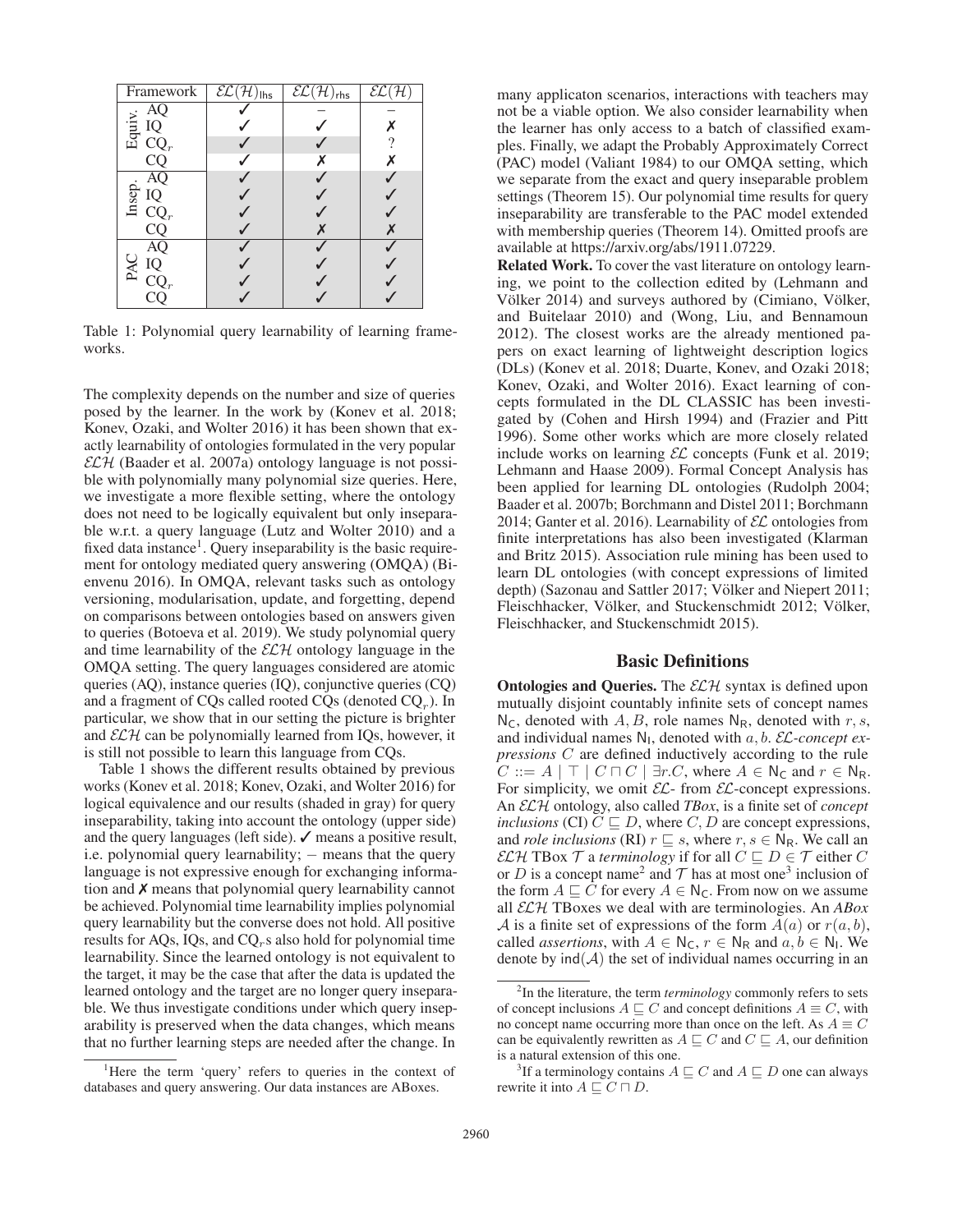ABox A. The *signature*  $\Sigma_{\mathcal{T}}$  of a TBox T is the set of concept and role names occurring in it, and similarly for the signature  $\Sigma_A$  of an ABox A. A *knowledge base* (KB) is a pair (T,A) where  $T$  is a TBox and  $A$  is an ABox. We investigate classical query languages considered in the OMQA literature. An AQ takes the form of an assertion. An IQ is of the form  $C(a)$ or  $r(a, b)$ , where C is a concept expression,  $r \in N_R$  and  $a, b \in \mathbb{N}_1$ . A CQ is a first-order sentence  $\exists \vec{x} \varphi(\vec{a}, \vec{x})$ , where  $\varphi$  is a conjunction of atoms of the form  $r(t_1, t_2)$  or  $A(t)$ , where  $t_1, t_2, t$  (called *terms*) can be individual names from  $\vec{a}$  or individual variables from  $\vec{x}$ . With an abuse of notation, we denote by AQ, IQ and CQ the sets of atomic, instance and conjunctive queries q, respectively, and we call a *query language* a set  $Q \in \{AQ, IQ, CQ\}$ . The *size* of a concept expression C (TBox T, ABox A, query q), denoted by  $|C|$ (and, respectively,  $|\mathcal{T}|$ ,  $|\mathcal{A}|$ ,  $|q|$ ) is the length of the string that represents it, where concept, role, and individual names are considered to be of length one.

The semantics of  $\mathcal{ELH}$  is given as follows. An interpretation is a pair  $\mathcal{I} = (\Delta^{\mathcal{I}}, \cdot^{\mathcal{I}})$ , where  $\Delta^{\mathcal{I}}$  is a non-empty set, called *domain*, and  $\cdot^{\mathcal{I}}$  is a function that maps every  $a \in \mathbb{N}_1$  to  $a^{\mathcal{I}} \in \Delta^{\mathcal{I}}$ , every  $A \in \mathsf{N}_{\mathsf{C}}$  to  $A^{\mathcal{I}} \subseteq \Delta^{\mathcal{I}}$  and every  $r \in \mathsf{N}_{\mathsf{R}}$  to  $r^{\mathcal{I}} \subseteq \Delta^{\mathcal{I}} \times \Delta^{\mathcal{I}}$ . The function  $\cdot^{\mathcal{I}}$  extends to other concept expressions as follows:  $\top^{\mathcal{I}} = \Delta^{\mathcal{I}}$ ,  $(C \sqcap D)^{\mathcal{I}} := C^{\mathcal{I}} \cap D^{\mathcal{I}}$  and  $(\exists r.C)^{\mathcal{I}} := \{d \in \Delta^{\mathcal{I}} \mid \text{there is } e \in C^{\mathcal{I}} : (d,e) \in r^{\mathcal{I}}\}.$  An interpretation *I satisfies* a CI  $C \sqsubseteq D$  if  $C^{\mathcal{I}} \subseteq D^{\mathcal{I}}$ , and an RI  $r \sqsubseteq s$  if  $r^{\mathcal{I}} \subseteq s^{\mathcal{I}}$ . It satisfies an assertion  $A(a)$  if  $a^{\mathcal{I}} \in A^{\mathcal{I}}$ , and an assertion  $r(a, b)$  if  $(a^{\mathcal{I}}, b^{\mathcal{I}}) \in r^{\mathcal{I}}$ . *I* satisfies an AQ if it satisfies the corresponding assertion, and it satisfies an IQ  $C(a)$ , or  $r(a, b)$ , if  $a^{\mathcal{I}} \in C^{\mathcal{I}}$ , or  $(a^{\mathcal{I}}, b^{\mathcal{I}}) \in r^{\mathcal{I}}$ . *T* satisfies a CQ q (or there is a homomorphism from q to  $\mathcal I$ ) if there is a function  $\pi$ , mapping terms of q to elements of  $\Delta^{\mathcal{I}}$ , such that:  $\pi(t) = t^{\mathcal{I}}$ , if  $t \in N_1$ ;  $\pi(t) \in A^{\mathcal{I}}$ , for every  $A(t)$  of q; and  $(\pi(t_1), \pi(t_2)) \in r^{\mathcal{I}}$ , for every  $r(t_1, t_2)$  of q. We write  $\mathcal{I} \models \alpha$  to state that  $\mathcal I$  satisfies a CI, RI, assertion, or query  $\alpha$ .  $\mathcal I$  satisfies a TBox  $\mathcal T$ , if it is a model of every CI and RI in  $\mathcal T$ , and it satisfies an ABox A if it satisfies every assertion in A. I satisfies a KB  $\mathcal{K} = (\mathcal{T}, \mathcal{A})$ , written  $\mathcal{I} \models \mathcal{K}$ , if it satisfies both T and A. A KB K *entails* a CI, an RI, an assertion, or query  $\alpha$ , written  $\mathcal{K} \models \alpha$ , if, for all interpretations  $\mathcal{I}, \mathcal{I} \models \mathcal{K}$ implies  $\mathcal{I} \models \alpha$ . A KB  $\mathcal{K}$  entails a KB  $\mathcal{K}^{\dagger}$ , written  $\mathcal{K} \models \mathcal{K}^{\prime}$ , if  $\mathcal{I} \models \mathcal{K}$  implies  $\mathcal{I} \models \mathcal{K}'$ ;  $\mathcal{K}$  and  $\mathcal{K}'$  are *equivalent*, in symbols  $\mathcal{K} \equiv \mathcal{K}'$ , if  $\mathcal{K} \models \mathcal{K}'$  and  $\mathcal{K}' \models \mathcal{K}$ . We may also speak of entailments and equivalences of TBoxes and ABoxes, defined as usual (Baader et al. 2007a). For  $Q \in \{AQ, IQ, CQ\}$ , the KBs K and K' are *Q-inseparable*, in symbols  $K \equiv_{\mathcal{Q}} \mathcal{K}'$ , if for every query  $q \in \mathcal{Q}$ , we have that  $\mathcal{K} \models q$  iff  $\mathcal{K}' \models q$ .

Tree Representation and Homomorphisms. We will also represent a concept expression  $C$  as a finite directed tree  $T_C = (\mathfrak{V}_C, \mathfrak{E}_C, l_C)$ , where  $\mathfrak{V}_C$  is the set of all vertices, with the root denoted by  $\rho_C$ ,  $\mathfrak{E}_C$  is the set of all edges, and  $l<sub>C</sub>$  is a labelling function that maps every node to a set of concept names and every edge to a role name. This *tree representation* of C uniquely represents the corresponding concept expression, and it is inductively defined as follows:

- for  $C = \top$ ,  $\mathfrak{V}_C = \{\rho_C\}$  and  $l_C(\rho_C) = \emptyset$ ;
- for  $C = A$ , where  $A \in N_C$ ,  $\mathfrak{V}_C = \{\rho_C\}$  and  $l_C(\rho_C) = A$ ;
- for  $C = \exists r.D, T_C$  is obtained from  $T_D$  by adding a new

root  $\rho_C$  and an edge from  $\rho_C$  to the root  $\rho_D$  of  $T_D$  with label  $l_C(\rho_C, \rho_D) = r$  (we call  $\rho_D$  an *r*-successor of  $\rho_C$ );

• for  $C = D_1 \sqcap D_2$ ,  $T_C$  is obtained by identifying the roots of  $T_{D_1}$  and  $T_{D_2}$ , with  $l_C(\rho_C) = l_{D_1}(\rho_{D_1}) \cup l_{D_2}(\rho_{D_2})$ .

The *ABox representation of C*,  $A_C$ , is the ABox encoding the tree representation  $T_C$  of  $C$ , defined as follows. For each  $v \in \mathfrak{V}_C$ , we associate  $a_v \in \mathbb{N}_1$ . Then, for every  $u \in \mathfrak{V}_C$ and every  $(u, v) \in \mathfrak{E}_C$ , we put:  $A(a_u) \in \mathcal{A}_C$  iff  $l_C(u) = A$ ;  $r(a_u, a_v) \in \mathcal{A}_C$  iff  $l_C(u, v) = r$ . Given  $\mathcal{A}, \mathcal{A}'$  be ABoxes, a function  $h$ :  $\text{ind}(A) \rightarrow \text{ind}(A')$  is called an *ABox homomorphism* from *A* to  $\mathcal{A}'$  if: for every  $C(a) \in \mathcal{A}$ ,  $C(h(a)) \in \mathcal{A}'$ ; and, for every  $r(a, b) \in \mathcal{A}$ ,  $r(h(a), h(b)) \in \mathcal{A}'$ .

Learning Model. We provide basic notions related to the exact learning model, extending the notation in (Konev et al. 2018). A *learning framework*  $\mathfrak F$  is a quadruple  $(\mathcal E, \mathcal S, \mathcal L, \mu)$ , where  $\mathcal E$  is a set of *examples*,  $\mathcal S$  is a subset of  $\mathcal E$ ,  $\mathcal L$  is a set of *concept representations* (also called *hypothesis space*), and  $\mu$  is a mapping from  $\mathcal L$  to  $2^{\mathcal E}$ . We omit  $\mathcal S$  if  $\mathcal S = \mathcal E$ . Each element  $l$  of  $\mathcal L$  is assumed to be represented using a set of symbols  $\Sigma_l$  (if l is a TBox  $\mathcal{T}, \Sigma_{\mathcal{T}}$  is the signature of  $\mathcal{T}$ ). We say that  $e \in \mathcal{E}$  is a *positive example* for  $l \in \mathcal{L}$  if  $e \in \mu(l)$  and a *negative example* for l if  $e \notin \mu(l)$ .

Given a learning framework  $\mathfrak{F} = (\mathcal{E}, \mathcal{S}, \mathcal{L}, \mu)$ , we are interested in the exact identification of a *target* concept representation  $t \in \mathcal{L}$  w.r.t. the subset S of examples, by posing queries to oracles. Let  $MQ_{\mathfrak{F},t}$  be the oracle that takes as input some  $e \in \mathcal{E}$  and returns 'yes' if  $e \in \mu(t)$  and 'no' otherwise. A *membership query* is a call to the oracle  $MQ_{\tilde{x},t}$ . For every  $t \in \mathcal{L}$ , we denote by  $EQ_{\mathfrak{F},t}$  the oracle that takes as input a *hypothesis* concept representation  $h \in \mathcal{L}$  and returns 'yes' if  $\mu(h) \cap S = \mu(t) \cap S$  and a *counterexample*  $e \in (\mu(h) \oplus \mu(t)) \cap S$  otherwise, where  $\oplus$  denotes the symmetric set difference. There is no assumption regarding which counterexample in  $(\mu(h) \oplus \mu(t)) \cap S$  is chosen by the oracle. An *equivalence query with respect to* S is a call to the oracle  $EQ_{\tilde{x},t}$  (if  $S = \mathcal{E}$ , we omit 'with respect to  $\mathcal{S}'$ ).

An *(exact) learning algorithm* for  $\mathfrak{F} = (\mathcal{E}, \mathcal{S}, \mathcal{L}, \mu)$  is a deterministic algorithm that, for a fixed but arbitrary  $t \in$  $\mathcal{L}$ , takes  $\Sigma_t$  as input, is allowed to make queries to MQ<sub> $\mathfrak{F},t$ </sub> and  $EQ_{\tilde{x},t}$  (without knowing what the target t to be learned is), and that eventually halts and outputs some  $h \in \mathcal{L}$  with  $\mu(h) \cap S = \mu(t) \cap S$ . We say that the learning algorithm is *positive bounded* if, in addition,  $\mu(h) \subseteq \mu(t)$ . We say that  $\mathfrak{F}$ is *exact learnable* if there is a learning algorithm for  $\mathfrak{F}$  and that  $\mathfrak F$  is *polynomial query learnable* if it is exact learnable by an algorithm A such that at every step the sum of the sizes of the inputs to membership and equivalence queries made by A up to that step is bounded by a polynomial  $p(|t|, |e|)$ , where t is the target and  $e \in S$  is the largest counterexample seen so far (Arias 2004). Similarly, F is *polynomial time learnable* if it is exact learnable by an algorithm  $A$  such that at every step (we count each call to an oracle as one step of computation) of computation the time used by  $A$  up to that step is bounded by a polynomial  $p(|t|, |e|)$ , where  $t \in \mathcal{L}$  is the target and  $e \in S$  is the largest counterexample seen so far. We denote by PQUERYL and PTIMEL the class of learning frameworks which are, respectively, polynomial query and polynomial time learnable. Clearly, PTIMEL  $\subseteq$  PQUERYL.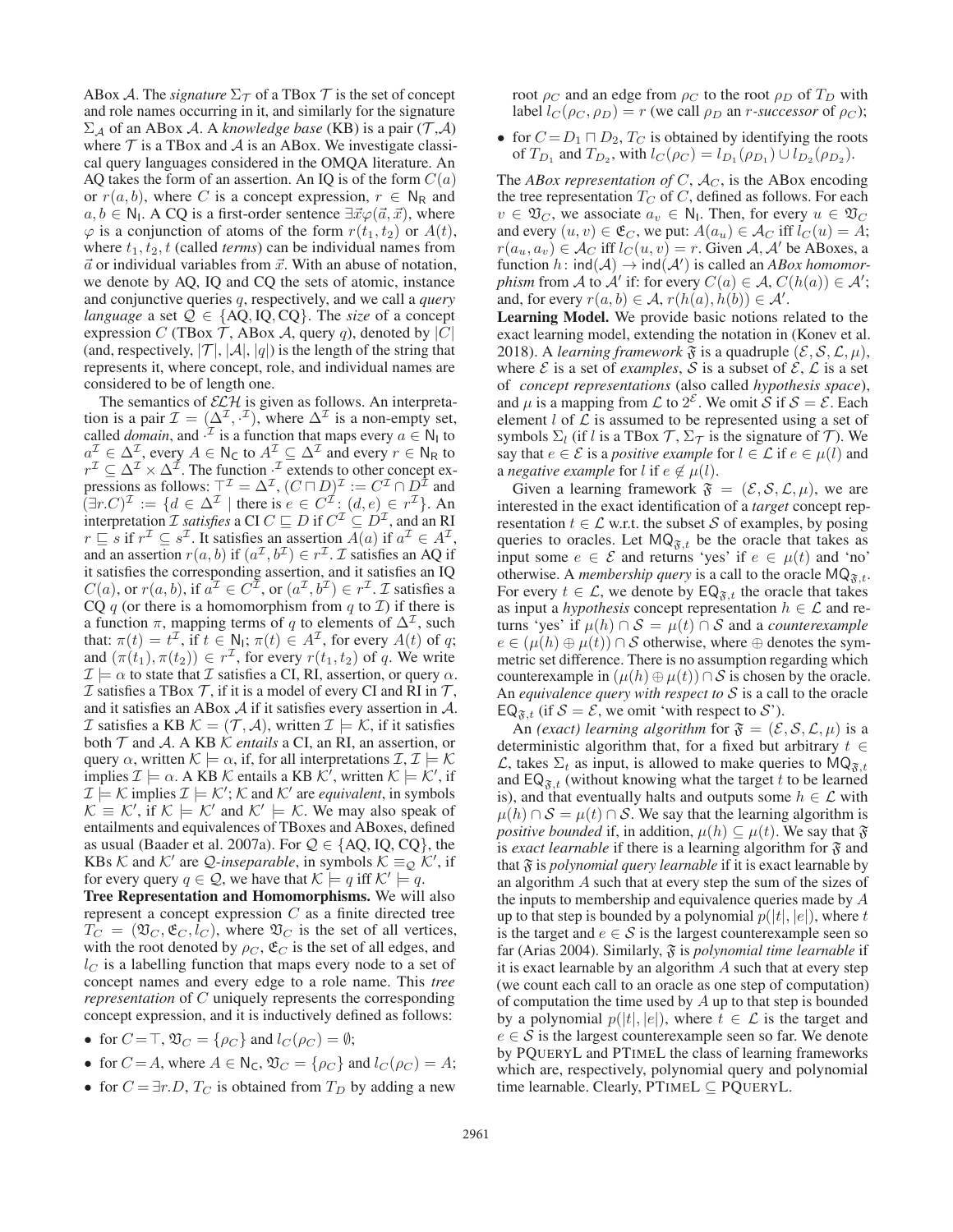We now introduce the special case of learning frameworks which we focus in this work, called *OMQA learning frameworks*. Let  $\mathfrak{L}, \mathcal{A}_*$ , and  $\mathcal Q$  be, respectively, an ontology language, a fixed but arbitrary ABox, and a query language. An OMQA learning framework  $\mathfrak{F}(\mathfrak{L}, \mathcal{A}_*, \mathcal{Q})$  is a learning framework  $(\mathcal{E}, \mathcal{S}, \mathcal{L}, \mu)$  where  $\mathcal E$  is the set of all pairs  $(\mathcal{A}, q)$  with A an ABox (may be different from  $A_*$ ) and  $q \in \mathcal{Q}$ ;  $\mathcal{L}$  is the set of all TBoxes formulated in  $\mathfrak L$  sharing a common finite signature (we write  $\Sigma_{\mathcal{T}}$  to refer to the signature of the target, which is assumed to be same as the one used for the hypothesis); S is the set of elements  $(A, q)$  of E where  $A = A_*$ ; and, for all  $\mathcal{T} \in \mathcal{L}$ ,  $\mu(\mathcal{T}) = \{(\mathcal{A}, q) \in \mathcal{E} \mid (\mathcal{T}, \mathcal{A}) \models q\}.$ We assume that the signature of  $q$ , i.e., the set of concept and role names occurring in q, is  $\Sigma_{\mathcal{T}} \cup \Sigma_{\mathcal{A}}$ . Moreover, we define the *size* of an example  $(A, q)$ , denoted by  $|(\mathcal{A}, q)|$ , as the sum of the size of  $A$  and  $q$ . Given an OMQA learning framework  $\mathfrak{F}(\mathfrak{L}, \mathcal{A}_*, \mathcal{Q})=(\mathcal{E}, \mathcal{S}, \mathcal{L}, \mu)$ , for all  $\mathcal{H}, \mathcal{T} \in \mathcal{L}$ , if  $\mu(\mathcal{H}) \cap \mathcal{S} = \mu(\mathcal{T}) \cap \mathcal{S}$ , then  $\mathcal{H}, \mathcal{T}$  are  $\mathcal{Q}$ -inseparable w.r.t. A∗. Since an equivalence query in an OMQA learning framework with  $S \neq \mathcal{E}$  is in fact asking whether a given TBox is *query inseparable* from the target TBox w.r.t. a fixed ABox and a query language, we may call it an *inseparability query*.

## Polynomial Learnability

We investigate whether, for a given fixed ABox and query language, the problem of learning query inseparable  $\mathcal{ELH}$ TBoxes is polynomial. We first discuss the relationship between our OMQA setting and the data retrieval one (Konev, Ozaki, and Wolter 2016). The difference between the two settings is that here the oracle can only choose counterexamples of the form  $(A_*, q)$ , with the fixed ABox  $A_*$  given as input, whereas in the mentioned work the ABox in a counterexample can be arbitrary. In both settings the learner can pose membership queries with an arbitrary ABox in the examples.

Formally, given an ontology language  $\mathfrak L$  and a query language  $\mathcal{Q}$ , we denote by  $\mathfrak{F}(\mathfrak{L}, \mathcal{Q})$  the learning framework  $(\mathcal{E}, \mathcal{S}, \mathcal{L}, \mu)$ , where  $\mathcal E$  is the set of all pairs  $(\mathcal{A}, q)$  with  $\mathcal A$  an ABox and  $q \in \mathcal{Q}$ ;  $\mathcal{L}$  is the set of all TBoxes formulated in  $\mathfrak{L}$ ;  $\mathcal{E} = \mathcal{S}$ ; and, for all  $\mathcal{T} \in \mathcal{L}$ ,  $\mu(\mathcal{T}) = \{(\mathcal{A}, q) \in \mathcal{E} \mid (\mathcal{T}, \mathcal{A}) \models$ q}. We denote by  $\mathcal{ELH}_{\mathsf{rhs}}$  and  $\mathcal{ELH}_{\mathsf{rhs}}$  the fragments of  $\mathcal{ELH}$ which only allow complex concept expressions on the lefthand side and on the right-hand side of CIs, respectively. It is known that the learning frameworks  $\mathfrak{F}(\mathcal{ELH}_{\mathsf{hfs}},\mathsf{AQ})$  and  $\mathfrak{F}(\mathcal{ELH}_{\text{rhs}}, IQ)$  are in PTIMEL, whereas  $\mathfrak{F}(\mathcal{ELH}, IQ)$  and  $\mathfrak{F}(\mathcal{ELH}_{\text{rhs}},\text{CQ})$  are not in PQUERYL (Konev, Ozaki, and Wolter 2016). It follows from our definitions that, for any ontology language  $\mathfrak{L}$ , query language  $\mathcal Q$  and ABox  $\mathcal A_*,$  polynomial learnability of  $\mathfrak{F}(\mathfrak{L}, \mathcal{Q})$  implies polynomial learnability of  $\mathfrak{F}(\mathfrak{L}, \mathcal{A}_*, \mathcal{Q})$ . Thus, the positive results for  $\mathfrak{F}(\mathcal{ELH}_{\mathsf{Ihs}}, \mathsf{AQ})$ and  $\mathfrak{F}(\mathcal{ELH}_{\text{rhs}}, \text{IQ})$  hold in the OMQA setting. That is, for any ABox  $A_*$ , the learning frameworks  $\mathfrak{F}(\mathcal{ELH}_\mathsf{hfs}, \mathcal{A}_*, \mathsf{AQ})$ and  $\mathfrak{F}(\mathcal{ELH}_{\text{rhs}}, \mathcal{A}_{*}, \text{IQ})$  are in PTIMEL.

Proposition 1. For any ontology language  $\mathfrak{L}$ , query lan*guage*  $\mathcal Q$  *and ABox*  $\mathcal A_*,$  *if*  $\mathfrak{F}(\mathfrak{L}, \mathcal{Q})$  *is in* PTIMEL/PQUERYL, *then*  $\mathfrak{F}(\mathfrak{L}, \mathcal{A}_*, \mathcal{Q})$  *is in* PTIMEL/PQUERYL.

In the following, we extend the positive results for  $\mathcal{ELH}_{\mathsf{llns}}$ and  $\mathcal{ELH}_{\mathsf{rhs}}$  to the class of  $\mathcal{ELH}$  terminologies (the union of  $\mathcal{ELH}_{\text{llhs}}$  and  $\mathcal{ELH}_{\text{rhs}}$ ) in the OMQA setting based on IQs. This is in contrast with the negative result for the class of  $\mathcal{ELH}$  terminologies in the data retrieval setting with IQs, thus, showing that the converse direction of Proposition 1 does not hold. Throughout this section  $A_*$  is a fixed but arbitrary ABox. We also analyse the learning framework  $\mathfrak{F}(\mathcal{ELH}_{\text{rhs}}, \mathcal{A}_{*}, \text{CQ})$ , which is also not in PQUERYL in the OMQA setting.

**Learning**  $\mathcal{ELH}$  **ontologies with AQ.** We argue that the learning framework  $\mathfrak{F}(\mathcal{ELH}, \mathcal{A}_*, \text{AQ})$  is in PTIMEL. There are only polynomially many counterexamples that the oracle can give since they can only be of the form  $(A_*, q)$  with q an atomic query (using symbols from  $\Sigma_{\mathcal{T}}$ ). The set of RIs entailed by  $\mathcal T$  can be learned in polynomial time by adding to the hypothesis H all RIs  $r \subseteq s$  such that the membership oracle replies 'yes' given an example  $({r(a, b)}, {s(a, b)})$  as input. Therefore we only need to show that one can compute concept inclusions that together with  $A_*$  entail precisely the same atomic queries as the target ontology  $\mathcal T$  on  $\mathcal A_*$ . The following lemma establishes that indeed one can compute such concept inclusions in polynomial time.

**Lemma 2.** Let  $T$  and  $H$  be resp. the target and the hypothe*sis (of size polynomial in* |T |*) terminologies. Given a positive counterexample* (A∗, A(a))*, one can compute in polynomial time in*  $|\mathcal{A}_*|$  *and*  $|\mathcal{T}|$  *a*  $\mathbb{C}I \subset E$  *B such that*  $(\mathcal{T}, \mathcal{A}_*) \models B(b)$ *,*  $(\mathcal{H}, \mathcal{A}_*) \not\models B(b)$ , and  $(\mathcal{H} \cup \{C \sqsubseteq B\}, \mathcal{A}_*) \models B(b)$ , for *some*  $b \in \text{ind}(\mathcal{A}_*)$ *. Moreover,*  $\mathcal{T} \models C \sqsubseteq B$ *.* 

The main idea for proving Lemma 2 is to transform the structure of  $A_*$  into a tree shaped structure, as in (Konev, Ozaki, and Wolter 2016). However, in the mentioned work only CIs of the form  $C \subseteq A$  are considered, while in our case CIs of the form  $A \sqsubseteq C$  may also be present. With such CIs the computed tree shaped ABox may be smaller than the original concept expression in  $T$  (as in Example 3).

**Example 3.** Assume that  $\mathcal{T} = \{B \sqsubseteq \exists s.B, \exists r.\exists s.B \sqsubseteq A\}$ and  $A = \{r(a, b), B(b)\}\)$ . We have that  $(\mathcal{T}, \mathcal{A}) \models A(a)$  and the concept expression  $\exists r.B$  encoded in A is smaller than the original concept expression  $\exists r.\exists s.B$  in  $\mathcal T$  implying the concept name A. Intuitively, even though there is no homomorphism from  $A_{\exists r.\exists s.B}$  to A, we have that B 'abbreviates'  $\exists s.B$ , because it is implied by B.

Since there are polynomially many possible counterexamples, our upper bound for AQs follows from Lemma 2.

Theorem 4. <sup>F</sup>(ELH, <sup>A</sup>∗, AQ) *is in* PTIMEL*. Moreover, there is a positive bounded learning algorithm for showing such upper bound which only poses membership queries (no inseparability queries are needed).*

Learning  $\mathcal{ELH}$  ontologies with IQ. We build on the result for AQs (Theorem 4) and argue that the learning framework  $\mathfrak{F}(\mathcal{ELH}, \mathcal{A}_*, \text{IQ})$  is in PTIMEL. By Theorem 4, CIs of the form  $C \sqsubseteq A$  which ensure AQ-inseparability w.r.t.  $A_*$  can be learned with membership queries. It remains to show how one can learn CIs of the form  $A \sqsubseteq C$ , so that H is IQ-inseparable from  $T$  (w.r.t.  $A_*$ ). By Theorem 4, we can assume that one can construct a hypothesis H such that  $\mathcal{T} \models \mathcal{H}$ , since there is a positive bounded learning algorithm. The next lemma states that if  $\mathcal{T} \models \mathcal{H}$  and  $(\mathcal{H}, \mathcal{A}_*) \equiv_{AO} (\mathcal{T}, \mathcal{A}_*)$  then one can transform a counterexample of the form  $(A_*, D(a))$  into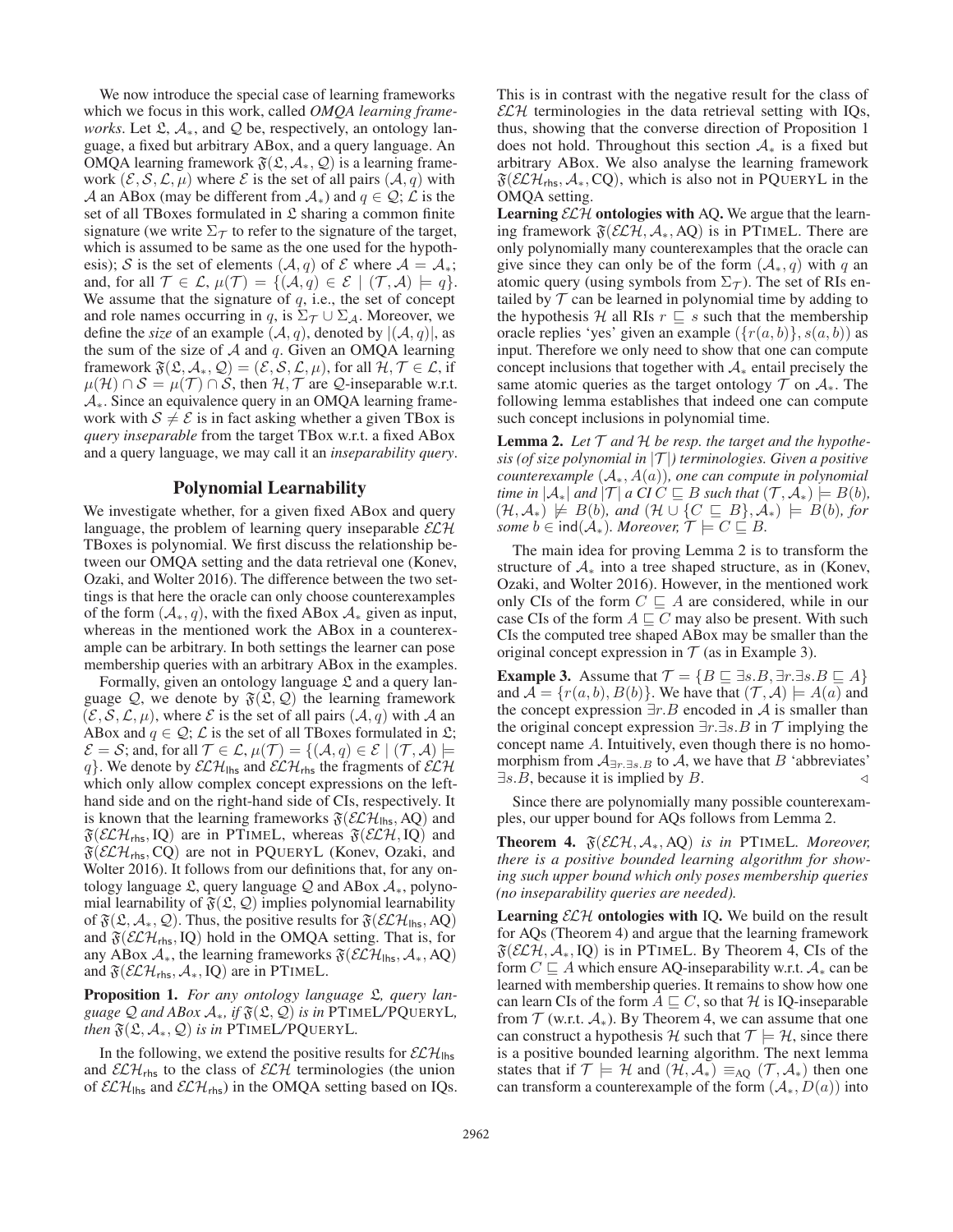a CI such that  $\mathcal{T} \models A \sqsubseteq C$ , and  $\mathcal{H} \not\models A \sqsubseteq C$ , with C a subconcept of D and  $A \in \Sigma_{\mathcal{T}}$  such that  $(\mathcal{H}, \mathcal{A}_*) \models A(b)$  for some  $b \in N_1$ . Since  $|\Sigma_{\mathcal{T}}|$  is polynomial in  $|\mathcal{T}|$  and the number of subconcepts of  $D$  is also polynomial in  $|D|$ . One can find such  $A \sqsubseteq C$  in polynomial time w.r.t.  $|\mathcal{T}|$  and  $|(\mathcal{A}_*, D(a))|$ . **Lemma 5.** Let  $T$  and  $H$  be  $ECH$  *terminologies and let*  $A_*$ *be an ABox. Assume*  $(\mathcal{H}, \mathcal{A}_*) \equiv_{AQ} (\mathcal{T}, \mathcal{A}_*)$ *. If*  $(\mathcal{A}_*, D(a)) \in$  $\mu(\mathcal{T}) \setminus \mu(\mathcal{H})$  *then there is*  $A(b)$  *and a subconcept* C *of* D *such that*  $(\mathcal{H}, \mathcal{A}_*) \models A(b), \mathcal{T} \models A \sqsubseteq C$ *, and*  $\mathcal{H} \not\models A \sqsubseteq C$ *.* 

Given  $A \sqsubseteq C$  such that  $\mathcal{T} \models A \sqsubseteq C$ , and  $\mathcal{H} \not\models A \sqsubseteq C$ , one can compute with polynomially many polynomial size queries another CI  $A' \sqsubseteq C'$  entailed by  $\mathcal T$  but not by  $\mathcal H$ belonging to a class of CIs called T *-essential* (Konev et al. 2018, Lemma 29). In fact this can be done in polynomial time given the complexity of entailment checking (Baader, Lutz, and Brandt 2008) (no inverse roles). Such  $\mathcal T$ -essential CIs have the property that their size is bounded polynomially in the size of  $T$  (Konev et al. 2018, Lemma 32) and if  $\alpha_1 = A' \sqsubseteq C_1$  and  $\alpha_2 = A' \sqsubseteq C_2$  are *T*-essential and not equivalent then one can compute in polynomial time a T-essential CI  $A' \sqsubseteq C'$  such that it entails  $\alpha_1$  and  $\alpha_2$  (Konev et al. 2018, Lemma 30). All in all, if the learner computes such  $\mathcal T$ -essential counterexamples and adds/refines them in the hypothesis (see (Konev et al. 2018, Algorithm 2)) then, after learning from polynomially many counterexamples, it will terminate and output a hypothesis IQ-inseparable from the target (w.r.t.  $\mathcal{A}_*$ ). The presence of CIs of the form  $C \sqsubseteq A$ does not affect this result (Duarte, Konev, and Ozaki 2018). **Theorem 6.**  $\mathfrak{F}(\mathcal{ELH}, \mathcal{A}_*, \text{IQ})$  *is in* PTIMEL.

In contrast, the learning framework  $\mathfrak{F}(\mathcal{ELH}, IO)$  is not in PQUERYL (Konev, Ozaki, and Wolter 2016). We observe that the counterexamples used in such hardness proof are based on an exponential number of ABoxes encoding concept expressions of the form  $C_{\mathbf{b}} = \Box_{i \leq n} C_i$ , where  $\mathbf{b} = b_1 \dots b_n$ is a sequence with  $b_i \in \{0, 1\}$ ,  $C_i = A_i$  if  $b_i = 1$ , and  $C_i = B_i$  if  $b_i = 0$ . In the OMQA setting, the ABox is fixed and, as stated in Theorem 6, this lowers the complexity.

**Learning**  $ELH$  **ontologies with CQ.**  $ELH$  ontologies are not polynomial query learnable in the data retrieval setting with CQs as the query language (in fact not even the fragment  $\mathcal{ELH}_{\text{rhs}}$ ) (Konev, Ozaki, and Wolter 2016). The counterexamples used by the oracle in the hardness proof are of the form  $({A(a)}, q)$  (Konev, Ozaki, and Wolter 2016, proof of Lemma 8), so  $\{A(a)\}\$ can be considered as the fixed ABox given as part of the input in an OMQA learning framework. Thus, the mentioned hardness result can be transferred to our setting. We formalise this result with the next theorem.

**Theorem 7.**  $\mathfrak{F}(\mathcal{ELH}, \mathcal{A}_*, CQ)$  *is not in* PQUERYL.

The hardness proof in the mentioned paper uses a very simple CQ of the form  $\exists x M(x)$ , which has a match in the anonymous part of the model but 'hides' the concept on the right side of a CI that causes the entailment of this query. This phenomenon makes one wonder whether restricting to the class of queries in which every variable needs to be reachable by an individual name (as it happens with IQs) can tame the complexity of the problem. Our next theorem proves this.

Given a CQ q, we define  $G<sub>q</sub>$  as the directed graph  $(V, E)$ where the nodes  $V$  are the terms of  $q$  and the edges  $E$  are the



Figure 1: Assume  $\mathcal{T} = \{A \sqsubseteq \exists r.\exists s.\top\}, \mathcal{A}_* = \{A(a)\}\$ and  $\mathcal{H} = \emptyset$ . A call to  $\mathsf{EQ}_{\mathfrak{F},\mathcal{T}}$  can output  $(\mathcal{A}_*, \exists \vec{x} (r(a,x_1))$  $r(a, x_2) \wedge s(x_1, x_3) \wedge s(x_1, x_4) \wedge s(x_2, x_4) \wedge s(x_2, x_5)$ ), which can be converted into  $(\mathcal{A}_*, \exists r. \exists s. \top(\alpha))$  by merging variables and asking  $MQ_{\tilde{\mathcal{K}}\mathcal{T}}$  whether the new query holds.

pairs  $(t_1, t_2)$  such that there is an atom of the form  $r(t_1, t_2)$ in q. We say that a CQ  $q = \exists \vec{x} \varphi(\vec{a}, \vec{x})$  is *rooted* if for every x in  $\vec{x}$ , we have that x is reachable from a node in  $G_q$  that is in  $\vec{a}$ . We denote by  $\text{CQ}_r$  the class of all rooted CQs. The next lemma establishes that one can transform queries in  $CQ_r$  into queries in IQ (by posing membership queries).

Lemma 8. *Let* T *and* H *be* ELH *TBoxes and assume* T *and* H *entail the same RIs. Given a positive counterexample*  $(\mathcal{A}_*, q)$  *(for*  $\mathcal T$  *and*  $\mathcal H$ *), with*  $q \in \mathbb{CQ}_r$ *, one can contruct a*  $positive$  *counterexample*  $(A_*, q')$  *with*  $q' \in$  **IQ** *in polynomial time in*  $|(\mathcal{A}_*, q)| \Sigma_T$ .

In Figure 1, it is shown an example of this conversion. Even though the conversion involves deciding query answering, which is NP-hard, these checks are on the 'side' of the oracle, and so, they do not affect the complexity of learning. By Lemma 8 a IQ-inseparable hypothesis can be found by following the same steps of a learning algorithm for IQ after q in  $(A_*, q)$  is converted into an instance query. For  $\mathcal{ELH}$ , if TBoxes entail the same RIs then IQ-inseparability implies  $CQ<sub>r</sub>$ -inseparability. Since RIs can be easily learned with membership queries, we obtain our next theorem.

**Theorem 9.**  $\mathfrak{F}(\mathcal{ELH}, \mathcal{A}_*, \text{CQ}_r)$  *is in* PTIMEL.

## Data Updates

The algorithm presented in the previous section for IQs computes an ontology  $H$  that is IQ-inseparable from the target  $T$ w.r.t. a fixed ABox  $A_{*}$ . In this section, we first study when IQ-inseparability is preserved, without changes to the hypothesis  $H$ , if  $A_*$  is updated to an ABox  $A$ . Then, given an OMQA learning framework  $\mathfrak{F}(\mathcal{ELH}, \mathcal{A}_*, \text{IQ})=(\mathcal{E}, \mathcal{S}, \mathcal{L}, \mu),$ we determine conditions on an updated ABox  $A$ , sufficient to guarantee that a learning framework  $(\mathcal{E}, \mathcal{S}', \mathcal{L}, \mu)$  with  $\mathcal{S}' \supseteq \mathcal{S}$  is still in PTIMEL.

To characterise when IQ-inseparability is preserved if  $A_*$ is updated to an ABox  $A$ , we use the classical notion of bisimulation. Let  $\mathcal{I} = (\Delta^{\mathcal{I}}, \cdot^{\mathcal{I}}), \mathcal{J} = (\Delta^{\mathcal{J}}, \cdot^{\mathcal{J}})$  be two interpretations. A *bisimulation* is a non-empty relation  $\mathcal{Z} \subseteq \Delta^{\mathcal{I}} \times \Delta^{\mathcal{J}}$ satisfying the following conditions, for all  $(d, e) \in \mathcal{Z}$ : (1) for all concept names  $A \in N_c$ ,  $d \in A^{\mathcal{I}}$  iff  $e \in A^{\mathcal{I}}$ ; (2) for all role names  $r \in N_R$ , if  $(d, d') \in r^{\mathcal{I}}$ ,  $d' \in \Delta^{\mathcal{I}}$ , then there exists  $e' \in \Delta^{\mathcal{J}}$  such that  $(e, e') \in r^{\mathcal{J}}$  and  $(d', e') \in \mathcal{Z}$ ; (3) for all role names  $r \in N_R$ , if  $(e, e') \in r^{\mathcal{J}}, e' \in \Delta^{\mathcal{J}}$ , then there exists  $d' \in \Delta^{\mathcal{I}}$  such that  $(d, d') \in r^{\mathcal{I}}$  and  $(d', e') \in \mathcal{Z}$ . If  $(d, e) \in \mathcal{Z}$ , we write  $(\mathcal{I}, d) \sim (\mathcal{J}, e)$ .

Theorem 10. *Let* T *and* H *be* ELH *terminologies entailing the same RIs, and let*  $A_*$  *and*  $A$  *be ABoxes. If, for all*  $b \in$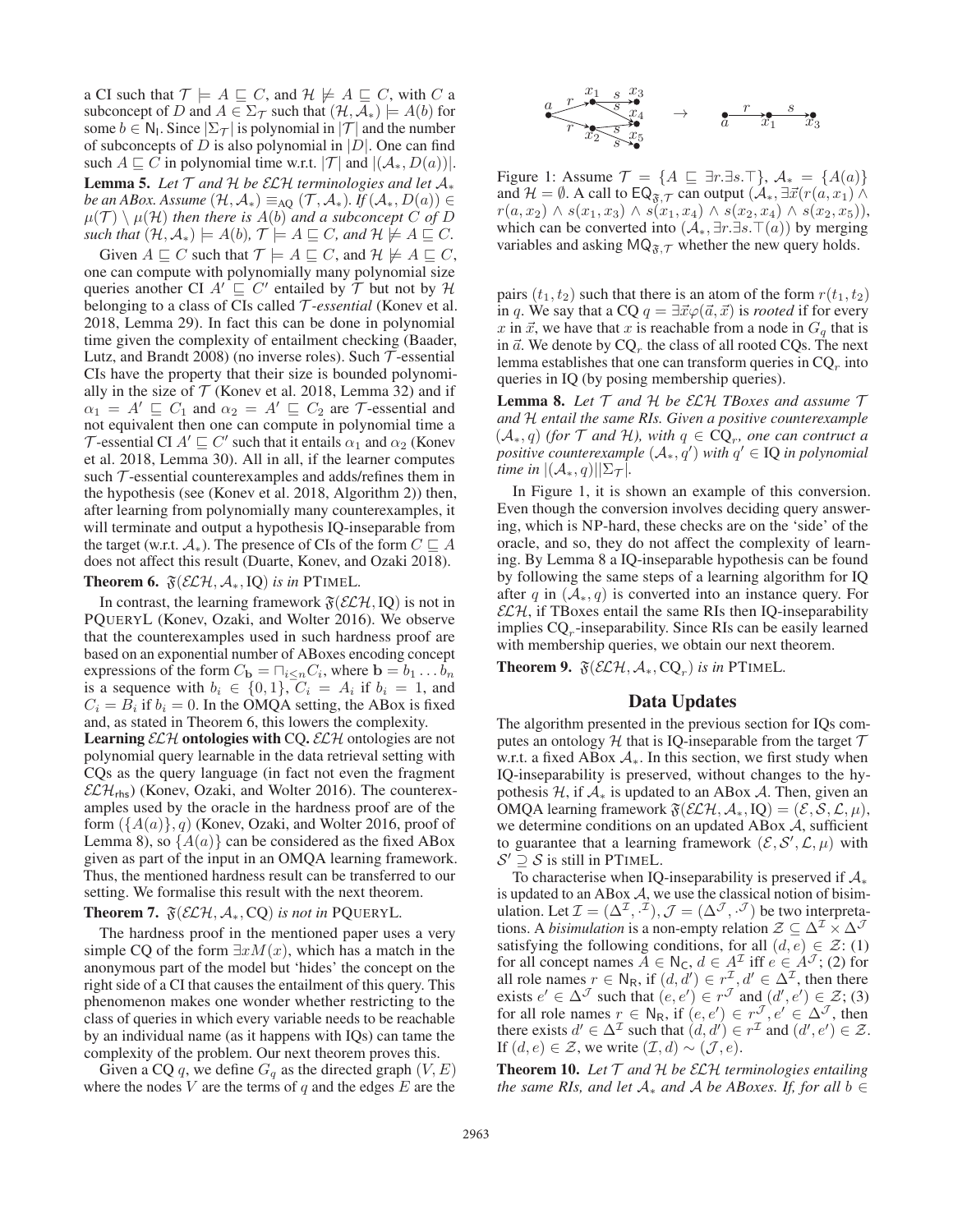ind(*A*)*, there is*  $a \in \text{ind}(\mathcal{A}_*)$  *such that*  $(\mathcal{I}_{\mathcal{A}_*}, a) \sim (\mathcal{I}_{\mathcal{A}}, b)$ *, then*  $(\mathcal{H}, \mathcal{A}_*) \equiv_{\text{IO}} (\mathcal{T}, \mathcal{A}_*)$  *implies*  $(\mathcal{H}, \mathcal{A}) \equiv_{\text{IO}} (\mathcal{T}, \mathcal{A})$ *.* 

Theorem 10 does not hold if we require the ABoxes  $A_*$ and A to be *homomorphically equivalent*, i.e., if there are ABox homomorphisms from  $A_*$  to A and from A to  $A_*$ .

**Example 11.** *Consider*  $\mathcal{T} = {\exists r.A_1 \subseteq B}$  *and*  $A_* =$  ${r(a, b), A_1(b), A_2(b)}$ *. The hypothesis*  $\mathcal{H} = {\exists r.(A_1 \sqcap A_2(b))}$  $A_2$ )  $\subseteq$  *B*} *is* IQ-*inseparable. However, if*  $A = A_* \cup$  ${r(a',b'), A_1(b')}$ , then IQ-inseparability is not preserved, *even though* <sup>A</sup><sup>∗</sup> *and* <sup>A</sup> *are homomorphically equivalent.*

The problem here is that the left-hand side of CIs in  $H$  could be biased and too specific for the individuals in A∗. Indeed, in Example 11, if the more general concept expression  $\exists r.A_1$  on the left-side had been learned, then IQinseparability would have been preserved after the update. If we allow for modifications to the learned hypothesis  $H$ , we can extend the class of updated ABoxes A not only to those in which every individual in  $A$  is bisimilar to an individual in  $A_*$  but in which a more relaxed condition is required. It is easy for the learner to make certain kinds of generalisation, for instance, check whether  $\mathcal{T} \models \exists r.A_1 \sqsubseteq B$  and add such more general CI to  $H$ . Therefore, the idea is to suitably 'generalise' the left-hand side of CIs in the hypothesis  $H$ computed by the learning algorithm.

*Generalisation of*  $C \sqsubseteq A \in \mathcal{H}$  *for*  $\mathcal{T}$  consists of replacing C by the result C' of  $\overline{(1)}$  replacing a concept name B in C with  $\top$  or  $B'$  such that  $\mathcal{T} \models B \sqsubseteq B'$  and  $\mathcal{T} \not\models B' \sqsubseteq B$  if  $\mathcal{T} \models C' \sqsubseteq A$ ; or (2) replacing a role name r in C with s such that  $\overline{\mathcal{T}} \models r \sqsubseteq s$  and  $\mathcal{T} \not\models s \sqsubseteq r$  if  $\mathcal{T} \models C' \sqsubseteq A$ . We say that  $C \sqsubseteq A \in \mathcal{H}$  is *generalised* for  $\mathcal{T}$  if generalization of  $C \subseteq A \in \mathcal{H}$  for  $\mathcal{T}$  has been exhaustively applied. H is generalised for  $T$  if all the CIs in it are generalised. We may omit 'for  $T$ ' if this is clear from the context.

With the following definitions, we define a class of ABoxes that are guaranteed to preserve IQ-inseparability if the hypothesis is generalised. Given a TBox  $\mathcal T$  and concept names  $A, B \in \Sigma_{\mathcal{T}} \cap \mathbb{N}_{\mathsf{C}}$ , we say that there is a *linear derivation* from A to B if  $\mathcal{T} \models A \subseteq B$  and for all  $B' \in \mathbb{N}_C$  such that  $\mathcal{T} \models A \sqsubseteq B'$  we have that  $\mathcal{T} \models B' \sqsubseteq B$ . Similarly, for  $r, s \in \Sigma_{\mathcal{T}} \cap \mathbb{N}_{\mathbb{R}}$ , there is a *linear derivation* from r to s if  $\mathcal{T} \models r \sqsubseteq s$  and for all  $s' \in \mathsf{N}_{\mathsf{R}}$  such that  $\mathcal{T} \models r \sqsubseteq s'$  we have that  $\overline{\mathcal{T}} \models s' \sqsubseteq s$ . We write  $\mathcal{A} < \mathcal{A}'$  if  $\mathcal{A}'$  is the result of replacing  $A(a) \in A$  by  $B(a)$  and there is a linear derivation from A to B, or if A' is the result of replacing  $r(a, b) \in A$ by  $s(a, b)$  and there is a linear derivation from r to s. We define  $g_{\mathcal{T}}(\mathcal{A}_{*})$  as the set of all ABoxes A such that there is a sequence  $A_1 < \ldots < A_n$  with  $A_1 = A_*$  and  $A_n = A$ .

The following theorem establishes an our upper bound for learning frameworks extending  $S$  with all the examples of the form  $(A, q)$ , where  $A \in \mathsf{g}_{\mathcal{T}}(\mathcal{A}_*)$  and  $q \in \mathrm{IQ}$ .

**Theorem 12.** Let  $\mathfrak{F}$  be the learning framework that results *from adding all pairs of the form*  $(A, q)$ *, with*  $A \in g_{\mathcal{T}}(A_*)$ *and*  $q \in$  IQ*, to the set* S *in*  $\mathfrak{F}(\mathcal{ELH}, \mathcal{A}_*, \text{IQ}) = (\mathcal{E}, \mathcal{S}, \mathcal{L}, \mu)$ *, where*  $\mathcal{T} \in \mathcal{L}$ *. Assume*  $\Sigma_{\mathcal{T}} \subseteq \Sigma_{\mathcal{A}_*}$ *. Then,*  $\mathfrak{F}$  *is in* PTIMEL*.* 

#### Learning from Data

The existence of oracles that correctly answer to all the queries posed by the learner does not naturally fit those set-

tings in which only a direct access to data is available. In this section, we study how the oracle-based approach presented so far can be modified so to allow access to examples retrieved from data, thus reducing the dependency of our learning model on membership and inseparability queries. Firstly, we consider a finite batch of examples (Arias, Khardon, and Maloberti 2007), to be used as a representative of the entire data pool, and study conditions under which it is guaranteed the existence of such a batch that allows us to learn inseparable ontologies. Then, we analyse how a data-driven approach can be used as a basis for a learning model for DL ontologies based on the well-known PAC learning model, possibly extended with membership queries (Valiant 1984).

Learning from batch. Given an OMQA learning framework  $\mathfrak{F}(\mathfrak{L}, \mathcal{A}_*, \mathcal{Q})=(\mathcal{E}, \mathcal{S}, \mathcal{L}, \mu)$ , a *batch*  $\mathcal{B}$  is a *finite* subset of  $\mathcal{E}.$ One could ask under which conditions a batch that allows us to construct an ontology  $\mathcal{H} \in \mathcal{L}$  which is  $\mathcal{Q}$ -inseparable from a target  $\mathcal{T} \in \mathcal{L}$  is guaranteed to exist. If no restrictions are imposed on the form of the examples occurring in  $B$ , the answer is trivial for  $\mathcal{EL}$  ontologies and IQs. Indeed, for every  $C \sqsubseteq D \in \mathcal{T}$ , consider the set  $\mathcal{B}$  of examples of the form  $(\mathcal{A}_{C}, D(\rho_{C}))$ , obtained by representing the concept C as a labelled tree with root  $\rho_C$  and encoded in the ABox  $\mathcal{A}_C$ . These examples have the property that, for every  $\mathcal{T} \in \mathcal{L}$ ,  $\mathcal{T} \models C \sqsubseteq D$  iff  $(\mathcal{T}, \mathcal{A}_{C}) \models D(\rho_{C})$ . By setting

$$
\mathcal{H} = \{ C \sqsubseteq D \mid (\mathcal{A}_C, D(\rho_C)) \in \mathcal{B} \},\
$$

we obtain that  $H$  is equivalent to (and thus IQ-inseparable, w.r.t. any ABox, from)  $T$ . This construction can be easily extended to  $\mathcal{ELH}$  by using examples of the form  $({r(a, b)}, {s(a, b)}).$  However, instead of allowing the examples retrieved from our data to have no restrictions in their size and in the shape of the ABoxes, it would be more natural to require that these ABoxes contain less information than A∗, given as a parameter. This intuition can be made precise by imposing that, for each ABox  $A$  in the batch, there is an ABox homomorphism from  $\mathcal A$  to  $\mathcal A_*$  and  $|\mathcal A|$  is polynomial in  $|\mathcal{T}|$ . Our next theorem states that, under these assumptions, one can construct a  $Q$ -inseparable  $\mathcal{ELH}$  terminology.

**Theorem 13.** Let  $\mathfrak{F}(\mathcal{ELH}, \mathcal{A}_*, \mathcal{Q}) = (\mathcal{E}, \mathcal{S}, \mathcal{L}, \mu)$  be an *OMQA learning framework, with*  $Q \in \{AQ, IQ, CQ_r\}$ *, and let*  $\mathcal{T} \in \mathcal{L}$  *be such that*  $\Sigma_{\mathcal{T}} \subseteq \Sigma_{\mathcal{A}_{*}}$ *. Let*  $\mathcal{X} \subseteq \mathcal{E}$  *be the set of examples* (A, q) *such that there is an ABox homomorphism from* A *to*  $A_*$ *. Then, there is a batch*  $B \subseteq X$ *, polynomial in*  $|T|$ *, and an algorithm such that it takes*  $\beta$ *as input, it eventually halts, and returns*  $H \in \mathcal{L}$  *such that*  $\mu(\mathcal{H}) \cap \mathcal{S} = \mu(\mathcal{T}) \cap \mathcal{S}.$ 

**PAC learning.** Let  $\mathfrak{F} = (\mathcal{E}, \mathcal{S}, \mathcal{L}, \mu)$  be a learning framework. A *probability distribution* D on S is a function  $\mathcal{D}: 2^S \rightarrow$  $[0, 1] \subset \mathbb{R}$  such that  $\mathcal{D}(\bigcup_{i \in I} X_i) = \sum_{i \in I} \mathcal{D}(X_i)$  for mutually disjoint  $X_i$ , where  $I$  is a countable set of indices,  $X_i \subseteq S$ , and  $\mathcal{D}(S) = 1$ . Given a target  $t \in \mathcal{L}$ , let  $EX_{\mathfrak{F},t}^{\mathcal{D}}$ be the oracle that takes no input, and outputs a *classified example*  $(e, \ell_t(e))$ , where  $e \in \overline{S}$  is sampled according to the probability distribution  $\mathcal{D}, \ell_t(e) = 1$ , if  $e \in \mu(t) \cap \mathcal{S}$  (*positive example*), and  $\ell_t(e)=0$ , otherwise (*negative example*). An *example query* is a call to the oracle  $EX_{\mathfrak{F},t}^{\mathcal{D}}$ . A *sample* generated by  $EX_{\mathfrak{F},t}^{\mathcal{D}}$  is a (multi-)set of indexed classified ex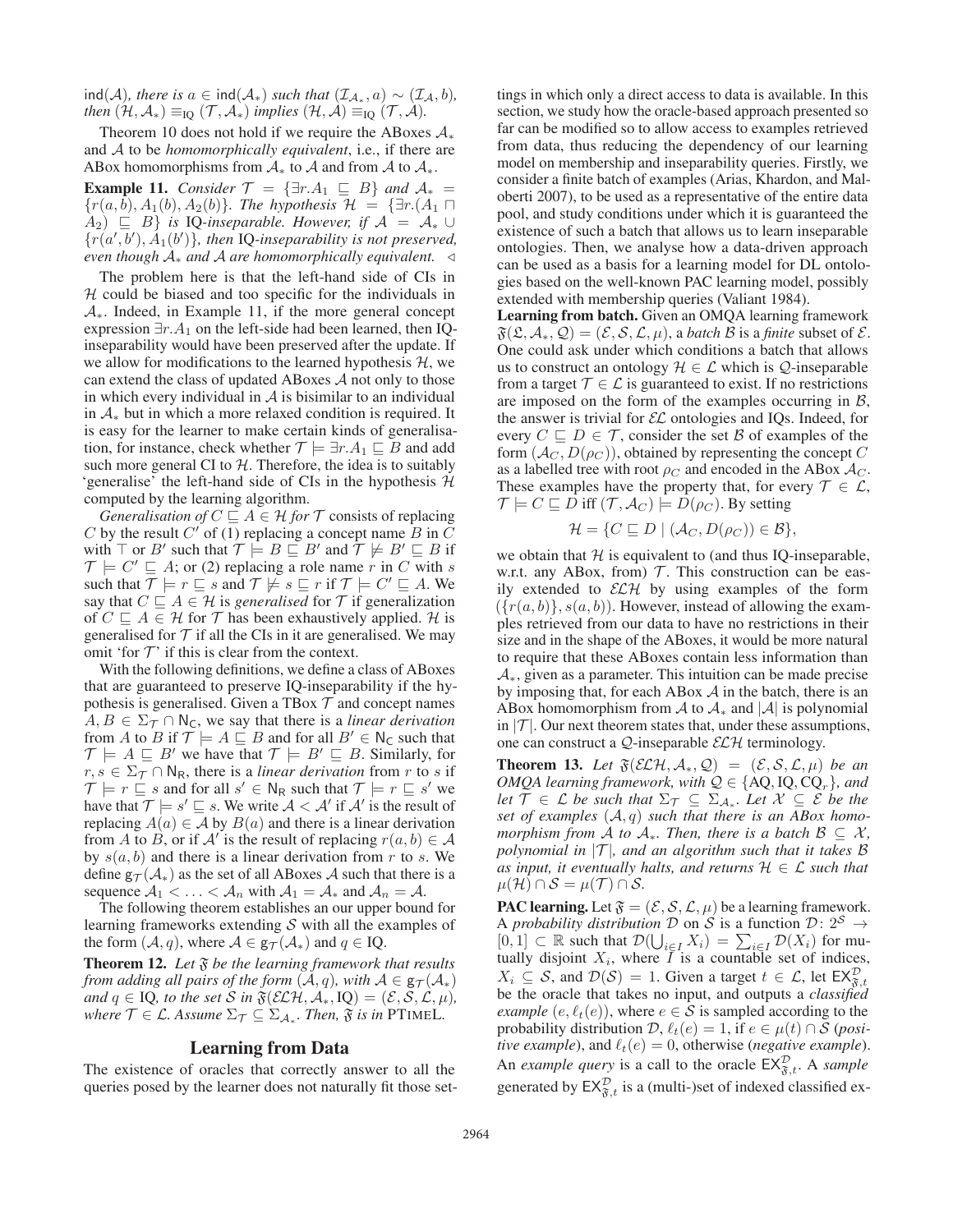amples, independently and identically distributed according to D, sampled by calling  $EX_{\mathfrak{F},t}^{\mathcal{D}}$ . A learning framework  $\mathfrak{F}$  is *PAC learnable* if there is a function  $f : (0,1)^2 \rightarrow \mathbb{N}$  and a deterministic algorithm such that, for every  $\epsilon, \delta \in (0, 1) \subset \mathbb{R}$ , every probability distribution  $D$  on  $S$ , and every target  $t \in \mathcal{L}$ , given a sample of size  $m \ge f(\epsilon, \delta)$  generated by  $\mathsf{EX}^{\mathcal{D}}_{\mathfrak{F},t}$ , the algorithm always halts and outputs  $h \in \mathcal{L}$  such that with probability at least  $(1 - \delta)$  over the choice of m examples in S, we have that  $\mathcal{D}((\mu(h) \oplus \mu(t)) \cap S) \leq \epsilon$ . If the time used by the algorithm is bounded by a polynomial function  $p(|t|, |e|, 1/\epsilon, 1/\delta)$ , where e is the largest example in the sample, then we say that  $\mathfrak F$  is *polynomial time PAC learnable*. If, in addition, the algorithm is allowed to make membership queries (where each call to  $MQ_{\mathfrak{F},t}$  counts as one step of computation), we say that  $\mathfrak F$  is *polynomial time PAC learnable with membership queries*.

Theorem 14 ((Angluin 1988), (Mohri, Rostamizadeh, and Talwalkar 2012)). *If* F *is in* PTIMEL*, then* F *is polynomial time PAC learnable with membership queries.*

However, the converse direction of Theorem 14 does not hold (Blum 1994). The argument in the mentioned paper is based on the assumption that one-way functions exist and cannot be easily adapted to serve as a counterexample for OMQA learning frameworks. Our next result, showing that the converse direction of Theorem 14 does not hold in our setting, does *not* rely on cryptographic assumptions, however, it is representation-dependent. Given a sequence  $\sigma = \sigma_1 \sigma_2 \dots \sigma_n$ , with  $\sigma_i \in \{r, s\}$ , let the expression  $\exists \sigma$ . stand for  $\exists \sigma_1 \cdot \exists \sigma_2 \ldots \cdot \exists \sigma_n \cdot C$  (clearly, there are  $2^n$  expressions of this form). Consider the OMQA learning framework  $\mathfrak{F}(L, \mathcal{A}_*, Q)$  where  $\mathcal{A}_* = \{A(a)\}; Q$  is the query language that extends IQs with a CQ of the form  $\exists x \overline{M}(x)$ ; and  $\overline{L}$  is an ontology language allowing only  $\mathcal{ELH}_{\mathsf{rhs}}$  TBoxes of the form  $\mathcal{T}_{\sigma} = \{A \sqsubseteq \exists \sigma.M\} \cup \mathcal{T}_0$  to be expressed, where

$$
\mathcal{T}_0 = \{ A \sqsubseteq X_0, M \sqsubseteq \exists r.M \sqcap \exists s.M \} \cup \{ X_i \sqsubseteq \exists r.X_{i+1} \sqcap \exists s.X_{i+1} \mid 0 \le i < n \}.
$$

It can be shown, with an argument similar to the one used in (Konev, Ozaki, and Wolter 2016, proof of Lemma 8) (and Theorem 7 above), that such framework is not polynomial query learnable. However, due to the restrictions on the hypothesis space, it is polynomial time PAC learnable, even without membership queries.

Theorem 15. *There is a polynomial time PAC learnable OMQA learning framework that is not in* PQUERYL*.*

A learning framework  $\mathfrak{F} = (\mathcal{E}, \mathcal{S}, \mathcal{L}, \mu)$  *shatters* a set of examples  $\mathcal{X} \subseteq \mathcal{S}$  if  $|\{\mu(h) \cap \mathcal{X} \mid h \in \mathcal{L}\}| = 2^{|\mathcal{X}|}$ . The *VC-dimension* (Vapnik 1995) of  $\tilde{s}$ , denoted VC( $\tilde{s}$ ), is the maximal size of a set  $X \subseteq S$  such that  $\mathfrak F$  shatters  $\mathcal X$ . If  $\mathfrak F$  can shatter arbitrarily large sets then  $\mathfrak F$  has infinite VC-dimension.

**Example 16.** For  $n \in \mathbb{N}$ , let

 $\mathcal{A}_*^n = \{r(a_i, a_{i+1}), s(a_i, a_i) \mid 1 \leq i < n\} \cup \{r(a_n, a_1)\}.$ 

Each  $a_i$  can be identified by  $C_i = \exists r^{n-i} \cdot \exists s \cdot \top$ , since  $a_i \notin \mathcal{L}$  $C_i^{\mathcal{L}_{A_*^n}}$  ( $\exists r^k$  is a shorthand for k nestings of the form  $\exists r$ ). E.g.,  $a_1$  is the only individual not in  $(\exists r.\exists s.\top)^{\mathcal{I}_{\mathcal{A}^2_*}}$  (see Figure 2).

$$
s \stackrel{a_1}{\longrightarrow} \stackrel{r}{\longrightarrow} \stackrel{a_2}{\longrightarrow}
$$

Figure 2: For  $\mathcal{A}^2_*$ ,  $\mathcal{X} = \{(\mathcal{A}_*, A(a_1)), (\mathcal{A}_*, A(a_2))\}$  is shattered because we can find in  $\mathcal{L}: h_1 = \{\exists s.\top \sqcap \exists r.\exists s.\top \sqsubseteq A\},\$  $h_2 = \{\exists r.\exists s.\top \sqsubseteq A\}, h_3 = \{\exists s.\top \sqsubseteq A\}, h_4 = h_2 \cup \overline{h}_3.$ 

For all  $n \in \mathbb{N}$ ,  $\mathfrak{F}(\mathcal{ELH}, \mathcal{A}_*, AQ)$  shatters  $\{(\mathcal{A}_*, A(a_i)) \mid$  $1 \leq i \leq n$ . This does not hold if we add  $s(a_n, a_n)$  to  $\mathcal{A}_*^{n}$ .

For discrete cases, in particular, for fragments of first-order logic, the lower bounds obtained with the VC-dimension cannot be larger than the size of the learned expressions assuming a reasonable encoding scheme (Arias and Khardon 2006). The authors argue that many VC-dimension bounds in the literature showing exponential or infinite growth are in terms of some parameters (number of clauses, etc.) determining the size of the target, while other parameters (number of literals, etc.) are ignored. Let  $\mathfrak{F}^m = (\mathcal{E}, \mathcal{S}, \mathcal{L}, \mu)$  be a learning framework where the string size of the elements of  $\mathcal L$  is bounded by m. Since the VC-dimension is bounded by a logarithm of  $|\mathcal{L}|$  (for  $\mathcal L$  finite),  $\mathsf{VC}(\mathfrak{F}^m) = O(m)$  (Vapnik 1995).

**Proposition 17.** *For all*  $m \in \mathbb{N}$ ,  $\mathfrak{F}^m(\mathcal{ELH}, \mathcal{A}_*, \text{CO})$  *is PAC learnable with a polynomial number of example queries.*

Since the sample complexity (number of classified examples) is polynomial in the size of the target, polynomial time PAC learnability amounts to showing that one can compute a hypothesis in  $\mathcal L$  that is consistent with the classification of the examples in polynomial time. However, even if  $A_*$  is fixed, checking whether  $(A_*, q)$  is a positive example for a hypothesis  $H$  is NP-hard if the underlying structure of  $A_*$  is non-bipartite (Hell and Nešetřil 1990). So (unless  $P = NP$ ) there is not much hope for polynomial time learnability, even with membership queries, since in this case one may not be able to convert the CQ into an IQ (as we did in Theorem 9).

## **Conclusion**

We introduced the OMQA learning setting and investigated the complexity of learning  $\mathcal{ELH}$  ontologies in this setting with various query languages. We then considered what happens when the data changes and adaptations to settings where the algorithm learns from classified data, limiting interactions with oracles. Our positive result for IQ-inseparable  $\mathcal{ELH}$  TBoxes paves the way for further studies on the complexity of learning ontologies formulated in more expressive languages. We leave the problem of exactly learning  $\mathcal{ELH}$ TBoxes with  $CQ_r$ s as an open problem. Learning with a more expressive query language is *not easier* because the oracle can formulate counterexamples which are not informative. Neither it is more difficult because on the other hand, with a more expressive language, the learner can pose more informative membership queries. It would also be interesting to investigate a similar data model in which the ABox is fixed for all the examples, so that the data pool contains examples in the form of queries alone.